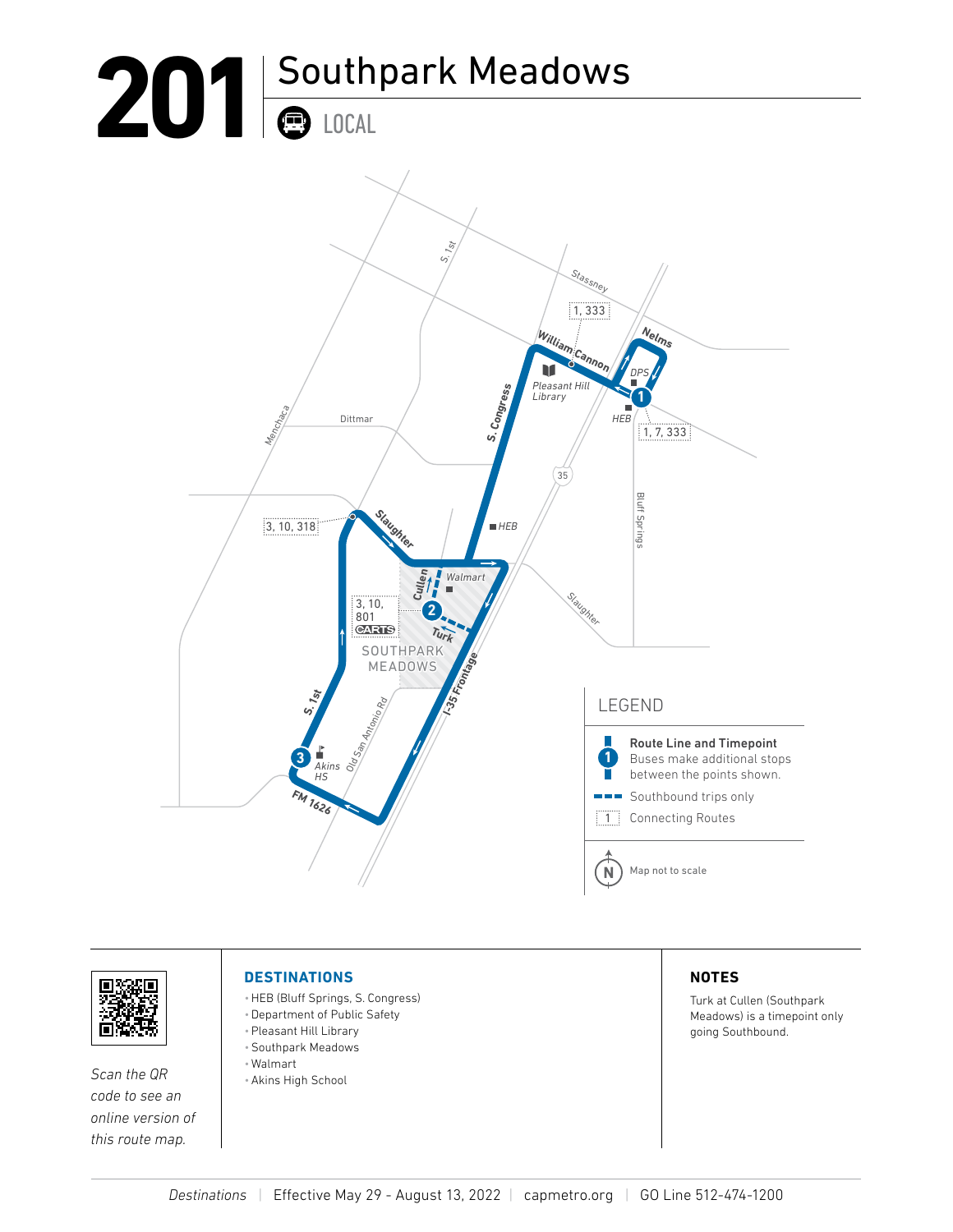| 201          | WEEKDAYS/SOUTHBOUND                                                                                                          |                                 | 201                                                         | WEEKDAYS/NORTHBOUND |                   |
|--------------|------------------------------------------------------------------------------------------------------------------------------|---------------------------------|-------------------------------------------------------------|---------------------|-------------------|
| O            | William Campon<br>at Bluem Soam<br>Turk at Cu <sub>tton</sub><br>Masupar Cu <sub>tton</sub><br>Masupark <sup>uton</sup><br>2 | Artins<br>High's<br>School<br>0 | I To Route Costal<br>Arings<br>High Sc <sub>hool</sub><br>€ | William Campon<br>O | I to Route Goinge |
| 6:00         | 6:14                                                                                                                         | 6:22                            | 6:30                                                        | 6:48                |                   |
| 6:30         | 6:45                                                                                                                         | 6:58                            | 7:00                                                        | 7:18                |                   |
| 7:00         | 7:15                                                                                                                         | 7:28                            | 7:30                                                        | 7:48                |                   |
| 7:30<br>8:00 | 7:45<br>8:15                                                                                                                 | 7:58<br>8:28                    | 8:00<br>8:30                                                | 8:18<br>8:48        |                   |
| 8:30         | 8:45                                                                                                                         | 8:58                            | 9:00                                                        | 9:18                |                   |
| 9:00         | 9:15                                                                                                                         | 9:28                            | 9:30                                                        | 9:48                |                   |
| 9:30         | 9:45                                                                                                                         | 9:55                            | 10:00                                                       | 10:18               |                   |
| 10:00        | 10:15                                                                                                                        | 10:25                           | 10:30                                                       | 10:48               |                   |
| 10:30        | 10:45                                                                                                                        | 10:55                           | 11:00                                                       | 11:18               |                   |
| 11:00        | 11:15                                                                                                                        | 11:25                           | 11:30                                                       | 11:48               |                   |
| 11:30        | 11:45                                                                                                                        | 11:55                           | 12:00                                                       | 12:18               |                   |
| 12:00        | 12:15                                                                                                                        | 12:25                           | 12:30                                                       | 12:48               |                   |
| 12:30        | 12:45                                                                                                                        | 12:55                           | 1:00                                                        | 1:18                |                   |
| 1:00         | 1:15                                                                                                                         | 1:25                            | 1:30                                                        | 1:48                |                   |
| 1:30         | 1:45                                                                                                                         | 1:55                            | 2:00                                                        | 2:20                |                   |
| 2:00         | 2:16                                                                                                                         | 2:26                            | 2:30                                                        | 2:50                |                   |
| 2:30         | 2:46                                                                                                                         | 2:56                            | 3:00                                                        | 3:20                |                   |
| 3:00         | 3:16                                                                                                                         | 3:26                            | 3:30                                                        | 3:50                |                   |
| 3:30         | 3:46                                                                                                                         | 3:56                            | 4:00                                                        | 4:20                |                   |
| 4:00         | 4:16                                                                                                                         | 4:26                            | 4:30                                                        | 4:50                |                   |
| 4:30         | 4:46                                                                                                                         | 4:56                            | 5:00                                                        | 5:20                |                   |
| 5:00         | 5:16                                                                                                                         | 5:26                            | 5:30<br>6:00                                                | 5:50<br>6:20        |                   |
| 5:30<br>6:00 | 5:46<br>6:16                                                                                                                 | 5:56<br>6:26                    | 6:30                                                        | 6:50                |                   |
| 6:30         | 6:46                                                                                                                         | 6:56                            | 7:00                                                        | 7:17                |                   |
| 7:00         | 7:14                                                                                                                         | 7:23                            | 7:30                                                        | 7:47                |                   |
| 7:30         | 7:44                                                                                                                         | 7:53                            | 8:00                                                        | 8:17                |                   |
| 8:00         | 8:14                                                                                                                         | 8:23                            | 8:30                                                        | 8:47                |                   |
| 8:30         | 8:44                                                                                                                         | 8:53                            | 9:00                                                        | 9:17                | G                 |
| 9:00         | 9:14                                                                                                                         | 9:23                            | 9:30                                                        | 9:47                | G                 |

## **201** SATURDAYS/SOUTHBOUND

### **201** SATURDAYS/NORTHBOUND

| I William Campo<br>at Burin Campon<br>0 | <b>Ruthardon</b><br>Masuppartulen<br>❷ | Artrins<br>High Sc <sub>hool</sub><br>❸ | I to Route Gotton<br>Artins<br>Highis<br>Schoop<br>❸ | I William Campo<br>at Burin Campon<br>O | I to Route Control |
|-----------------------------------------|----------------------------------------|-----------------------------------------|------------------------------------------------------|-----------------------------------------|--------------------|
| 7:30                                    | 7:41                                   | 7:51                                    | 8:00                                                 | 8:16                                    |                    |
| 8:00                                    | 8:11                                   | 8:21                                    | 8:30                                                 | 8:46                                    |                    |
| 8:30                                    | 8:41                                   | 8:51                                    | 9:00                                                 | 9:16                                    |                    |
| 9:00                                    | 9:11                                   | 9:21                                    | 9:30                                                 | 9:49                                    |                    |
| 9:30                                    | 9:42                                   | 9:53                                    | 10:00                                                | 10:19                                   |                    |
| 10:00                                   | 10:12                                  | 10:23                                   | 10:30                                                | 10:49                                   |                    |
| 10:30                                   | 10:42                                  | 10:53                                   | 11:00                                                | 11:19                                   |                    |
| 11:00                                   | 11:12                                  | 11:23                                   | 11:30                                                | 11:49                                   |                    |
| 11:30                                   | 11:42                                  | 11:53                                   | 12:00                                                | 12:19                                   |                    |
| 12:00                                   | 12:12                                  | 12:23                                   | 12:30                                                | 12:49                                   |                    |
| 12:30                                   | 12:42                                  | 12:53                                   | 1:00                                                 | 1:19                                    |                    |
| 1:00                                    | 1:12                                   | 1:23                                    | 1:30                                                 | 1:49                                    |                    |
| 1:30                                    | 1:42                                   | 1:53                                    | 2:00                                                 | 2:19                                    |                    |
| 2:00                                    | 2:12                                   | 2:23                                    | 2:30                                                 | 2:49                                    |                    |
| 2:30                                    | 2:42                                   | 2:53                                    | 3:00                                                 | 3:19                                    |                    |
| 3:00                                    | 3:12                                   | 3:23                                    | 3:30                                                 | 3:49                                    |                    |
| 3:30                                    | 3:42                                   | 3:53                                    | 4:00                                                 | 4:19                                    |                    |
| 4:00                                    | 4:12                                   | 4:23                                    | 4:30                                                 | 4:49                                    |                    |
| 4:30                                    | 4:42                                   | 4:53                                    | 5:00                                                 | 5:19                                    |                    |
| 5:00                                    | 5:12                                   | 5:23                                    | 5:30                                                 | 5:49                                    |                    |
| 5:30                                    | 5:42                                   | 5:53                                    | 6:00                                                 | 6:19                                    |                    |
| 6:00                                    | 6:12                                   | 6:23                                    | 6:30                                                 | 6:49                                    |                    |
| 6:30                                    | 6:42                                   | 6:53                                    | 7:00                                                 | 7:17                                    | G                  |
| 7:00                                    | 7:12                                   | 7:22                                    | 7:30                                                 | 7:47                                    | G                  |